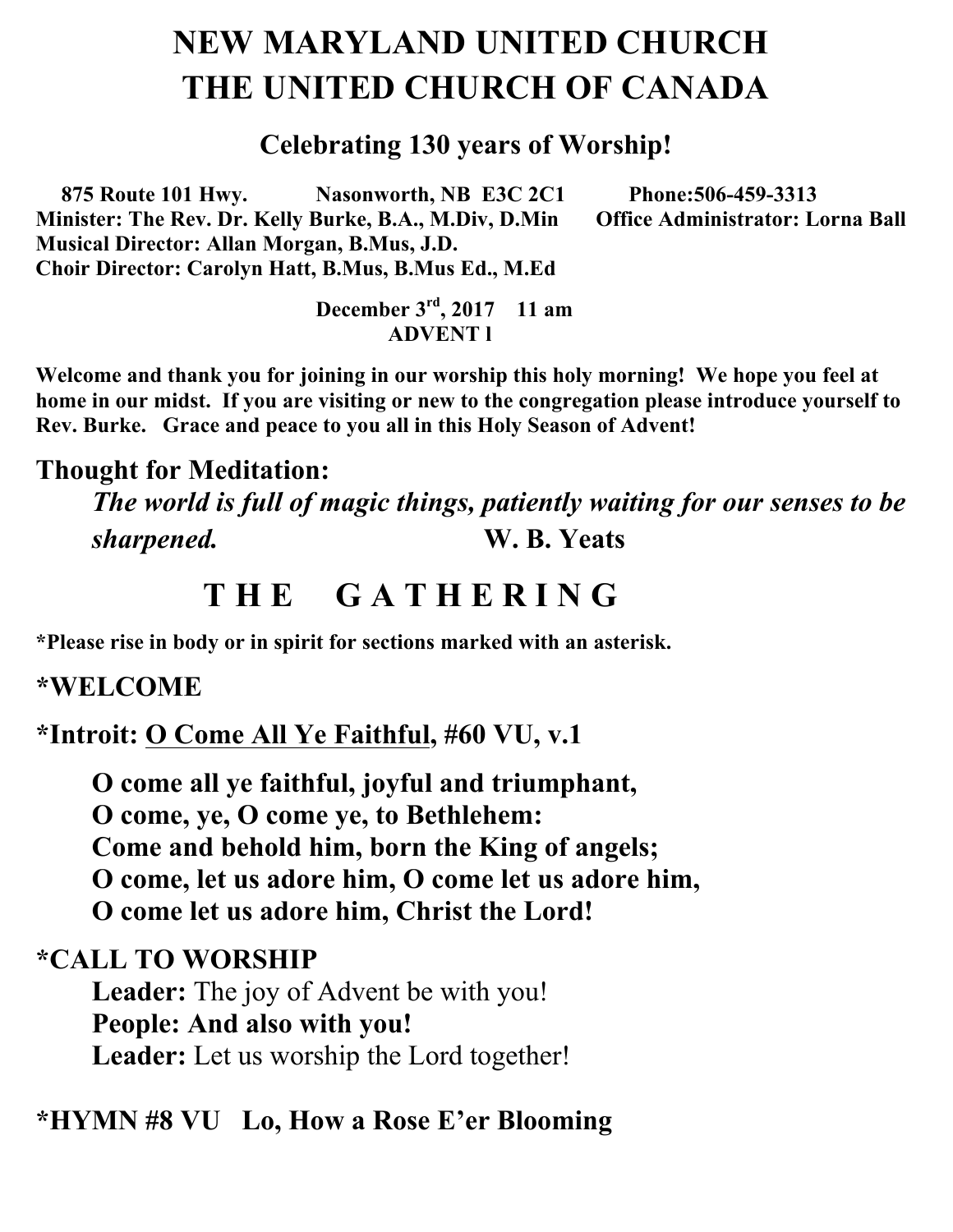## **OPENING PRAYER ENDING WITH THE LORD'S PRAYER:**

Leader: Advent God, we journey together towards Bethlehem's stable and our newborn King.

#### **People: Attune our ears to the songs of the angels.**

Leader: Focus our eyes on the light of the star.

### **People: Fill us with amazement at your coming.**

Leader: Emmanuel: God in human likeness. Born among us.

**People: Again.**

Leader: Still. Even here, and now, and so we dare to pray together, saying:

**Our Father who art in heaven,** 

**Hallowed be thy name.** 

**Thy kingdom come,** 

**Thy will be done,** 

**On earth as it is in heaven.** 

**Give us this day our daily bread,** 

**And forgive us our trespasses,** 

**As we forgive those who trespass against us.** 

**And lead us not into temptation,** 

**But deliver us from evil,** 

**For thine is the kingdom, the power and the glory,** 

**For ever and ever. Amen.**

## **THE LIGHTING OF THE ADVENT CANDLES:**

**Reader 1:** In the middle of one ordinary, dark night,

**Reader 2:** Burst a holy commotion, of brilliance, noise, and light.

**Reader 1:** The shepherds had no idea what was happening.

**Reader 2:** But they rose to the occasion.

**Reader 1:** They got themselves up, and went.

**Reader 2:** And they were never the same again!

## **[***The first Candle of Advent, The Candle of Amazement, is lit.***]**

*Sing:* **(#36 VU Angels, From the Realms of Glory, v. 2) Shepherds from the field abiding, watching o'er your flocks by night, 2.**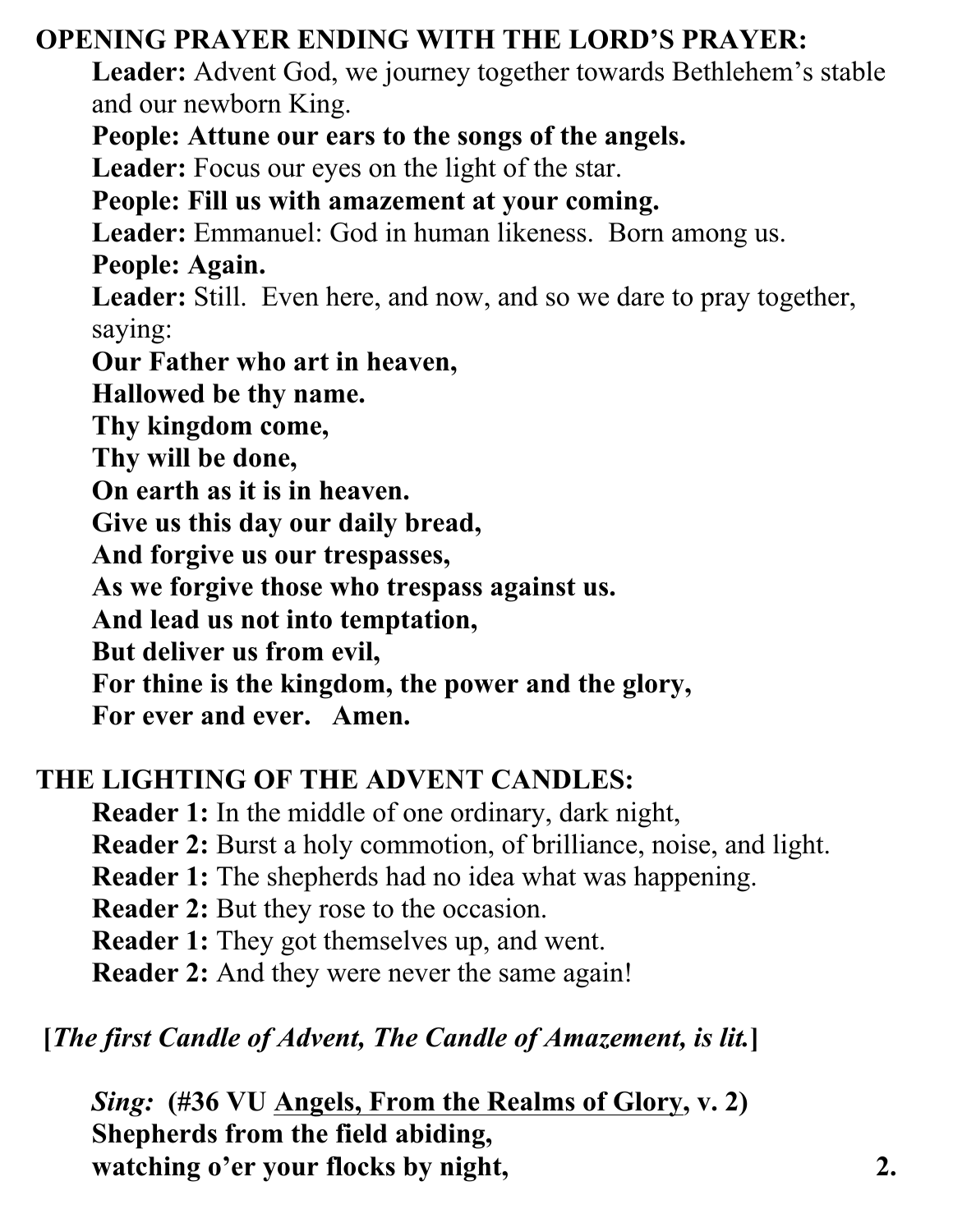**God with us is now residing, Yonder shines the infant Light: Come and worship, come and worship, Worship Christ, the newborn King!**

## **T H E W O R D O F G O D**

#### **THE GOSPEL LESSON***:* **Luke 2: 8-18**

**ANTHEM** *O Come, O Come Emmanuel* **arr. E. Lund SERMON** *On Being Amazed* **\*HYMN# 58 VU Infant Holy, Infant Lowly**

## **T H E R E S P O N S E**

#### **THE ANNOUNCEMENTS**

#### **MINUTE FOR MISSION**

**OFFERING & OFFERTORY: (#81 VU As With Gladness Men of Old, v.3) As they offered gifts most rare, at the manger crude and bare, so may we with holy joy, pure and free from sin's alloy, all our costliest treasures bring, Christ to you our heavenly King!**

#### **PRAYERS OF THE PEOPLE**

**\*HYMN # 76 VU See Amid The Winter's Snow**

#### **\*BENEDICTION**

#### **\*CHORAL BLESSING: While Shepherds Watched #75, v.6 VU**

**All glory be to God on high, And to the earth be peace. Goodwill to all from highest heaven Begin and never cease!**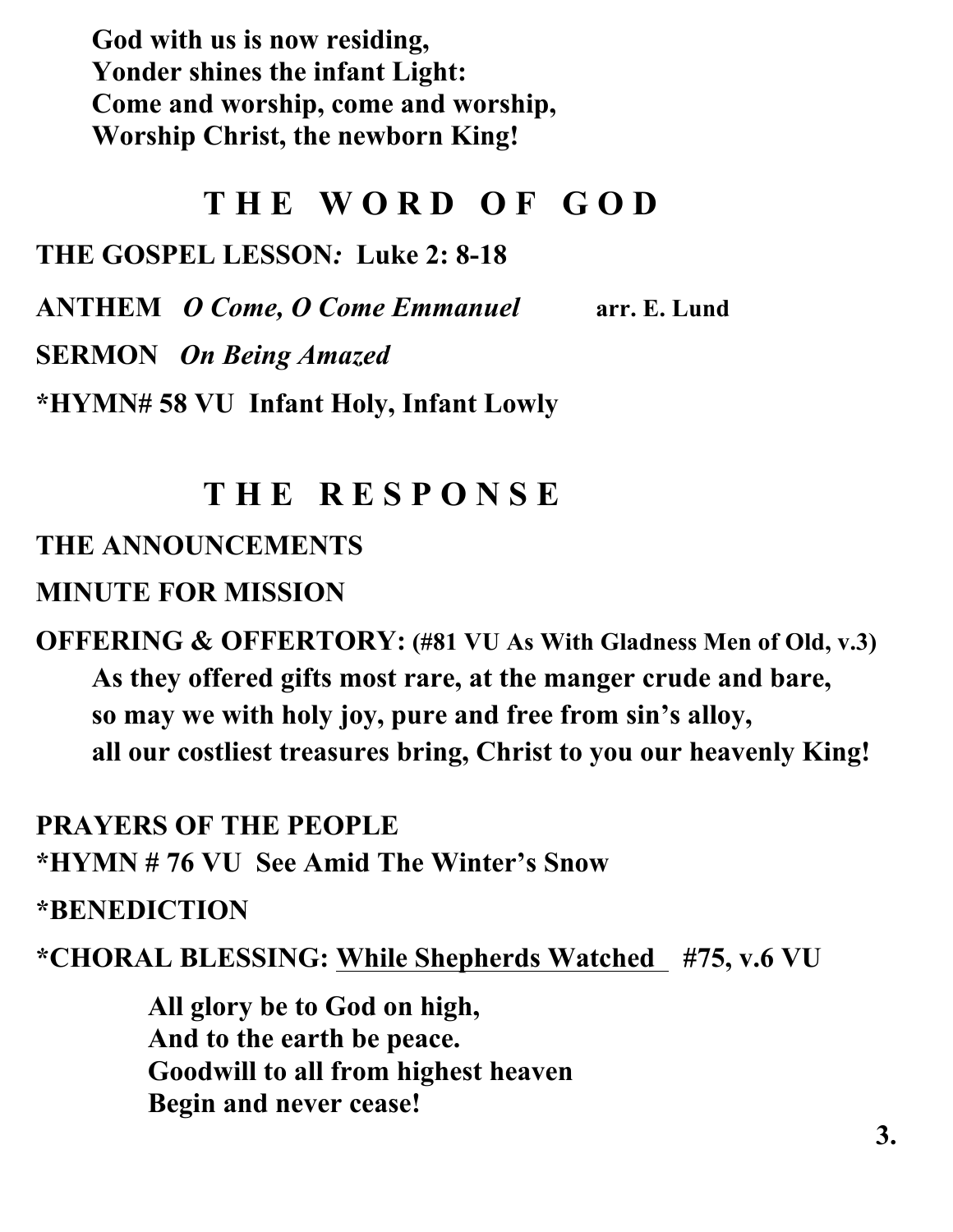## **ANNOUNCEMENTS**

## **E-Mail: nmuc@nb.aibn.com**

**Website: www.newmarylandunited.ca**

*If you know of someone in hospital please notify the Church. Please forward items of prayer and celebration to the Minister. For emergencies, you may call Rev. Kelly Burke at 470-9634.* 

**Greeters This Week:** Tina Glenn **Trustees On Duty (Dec):** Jim Merrill and Ann Urquhart

## **LOOKING AHEAD:**

| Sun., Dec. $3rd$ -            | 11:00 am - Advent I – Sunday Worship                               |
|-------------------------------|--------------------------------------------------------------------|
|                               | 12:00 noon - Official Board Meeting following service              |
| Mon., Dec. $4^{\text{th}}$ –  | 6:00 pm - Men's Club Christmas Dinner (see below)                  |
|                               | Wed., Dec. $6^{\text{th}}$ - 1:00 pm - Quilters                    |
|                               | Sun., Dec. $10^{th}$ - 11:00 am - Advent II - White Gift Service & |
|                               | <b>Sunday School Pageant</b>                                       |
| Wed., Dec. $13th$ -           | 6:30 pm - UCW Christmas Get Together                               |
| Sun., Dec. 17 <sup>th</sup> - | 11:00 am - Advent III – Sunday Worship                             |
| Sun., Dec. $24^{\text{th}}$ - | <b>Christmas Eve - No morning service</b>                          |
|                               | 7:00 pm - Family Service                                           |
|                               | 10:00 pm - Candlelight & Communion Service                         |

**To Official Board Members – There will be a short Official Board Meeting after the Church service today to discuss one agenda item. Please try to attend.**

**MEN'S CLUB** - On **Monday, December 4th** at **6pm,** the Men's Club will be holding their annual Christmas dinner. This year it will be held at Wetmore's Pub. This outing is open to all men of the congregation. Please confirm you attendance with either Keith or Dave.

**U.C.W. – 2018 United Church calendars** are now available for purchase for \$6.00. Sue Morrison is the contact person. **4.**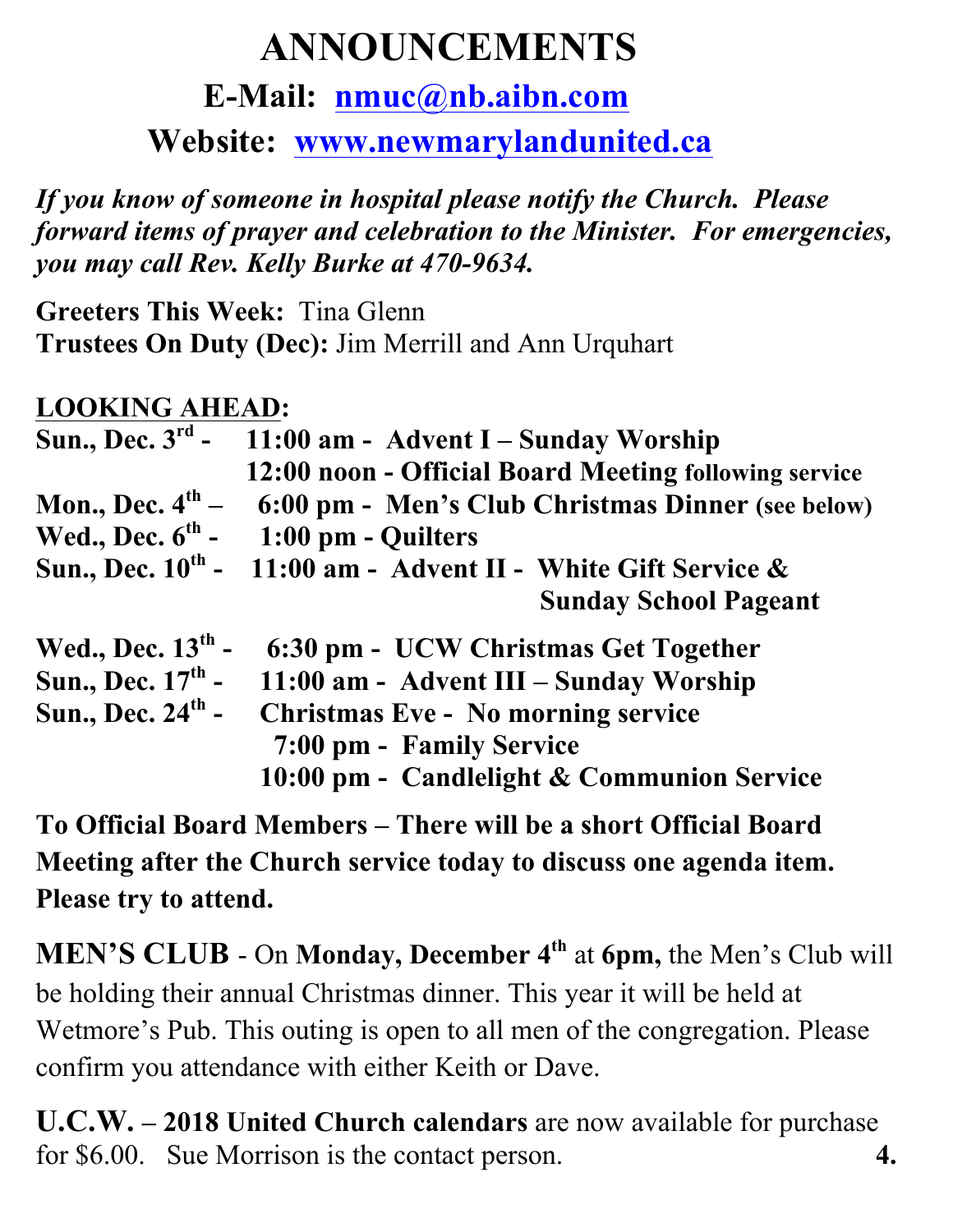The **U.C.W.** will hold their Christmas meeting/party on **Wed. Dec. 13th** in the home of Janet Merrill (63 Daniel Drive) at the earlier time of **6:30 pm.** Everyone will bring a wrapped gift for our Yankee Swap and a finger food to share. This yearly event is a guaranteed fun-filled evening and all women of the congregation would be very welcome to join us. For more info, call Dorothy at 457-9795.

**It's that time of year** …. **Our MITTEN TREE** is now in place and ready to receive any knitted items you would like to contribute. By Christmas, these items will be distributed wherever the need exists.

**NOTECARDS** designed by Pam Gonnason and featuring the artwork of the church are now available to purchase. Each package has 4 cards / envelopes and sell for \$10. All profits will go to NMUC. There are limited quantities in the church office but they can be ordered at any time through Pam or Trevor (tpgonnason@gmail.com)

**GREEN TIP: Christmas Lights** - When decorating with lights, try switching to the LED variety, which can use up to 90 percent less energy than regular holiday lights.

**FIRE DRILL INFORMATION** ( "IN CASE OF FIRE" ) has been posted 3 PLACES. PLEASE take the time to read this IMPORTANT notice !!! LOCATIONS are: Bulletin board in the vestibule at ROAD ENTRANCE; bulletin board next to LORNA'S OFFICE; left hand wall under the FIRE PULL in front of

NEW MAIN ENTRANCE.